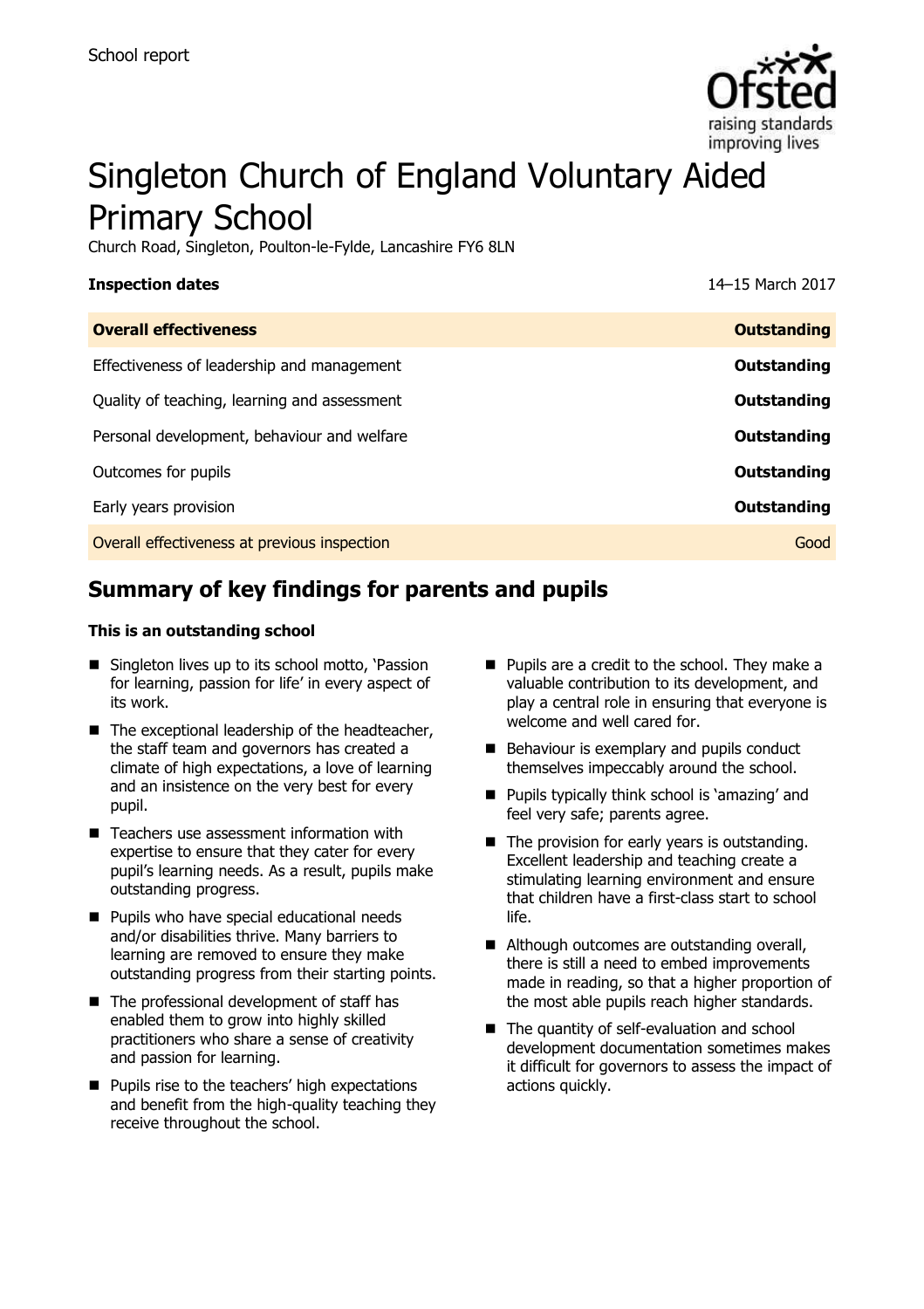

# **Full report**

### **What does the school need to do to improve further?**

- Increase the proportion of most-able pupils reaching higher standards in reading by creating more opportunities for them to develop their skills to think more deeply about characters' feelings and intentions, and to interpret the meaning in different texts.
- Sharpen self-evaluation and school development planning documentation, so that governors can assess the impact of actions quickly and easily.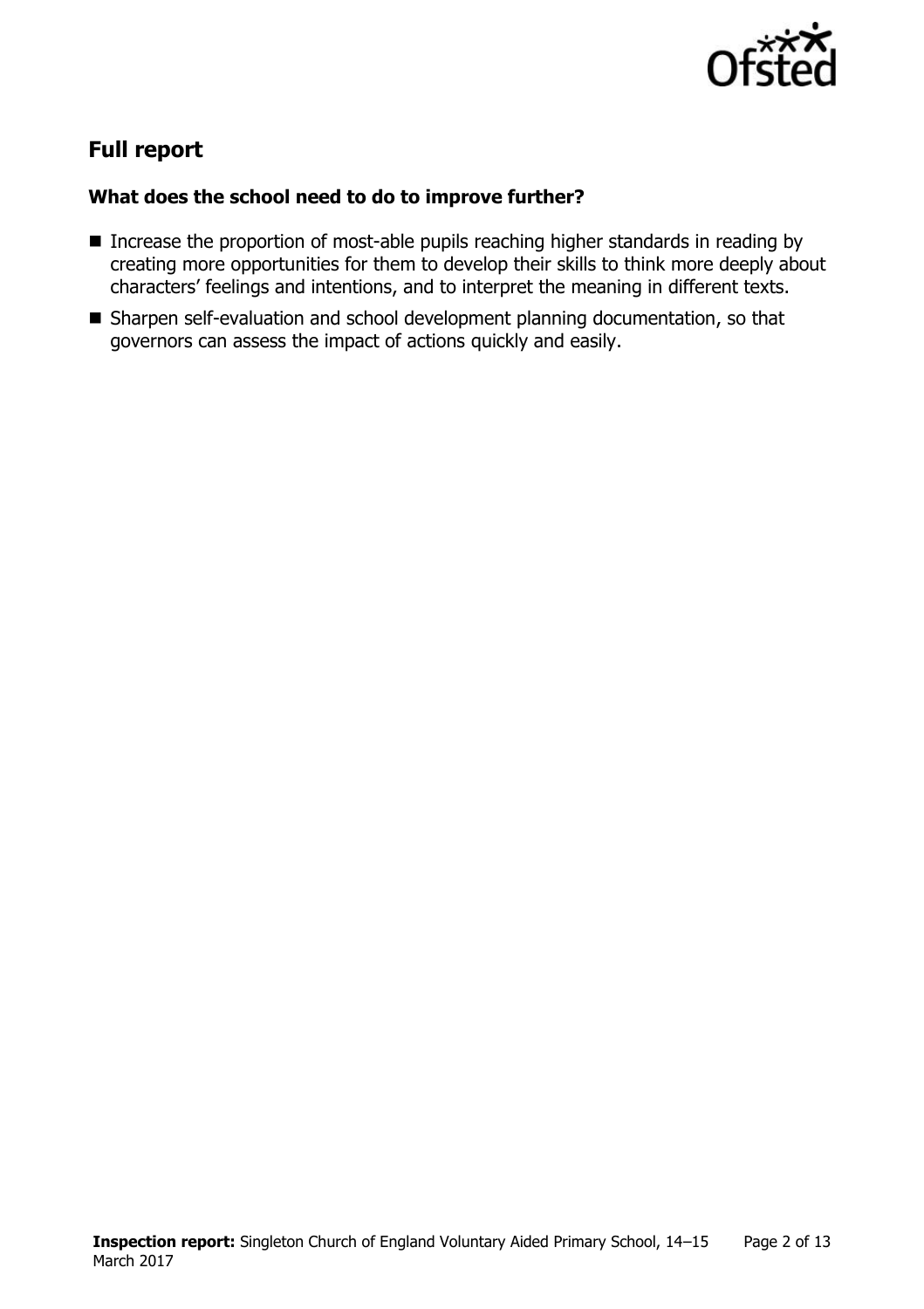

# **Inspection judgements**

#### **Effectiveness of leadership and management Cultum Outstanding**

- The inspirational leadership of the headteacher and her unwavering determination to provide the very best for all pupils have resulted in Singleton being outstanding in all areas. Leaders' passion, commitment and strong sense of fun have enthused staff, so that together, they provide excellent opportunities for pupils to be the best they can be.
- The school's Christian values and school motto 'Passion for learning, passion for life' are embodied in everything that the school does. Leaders' promotion of equality and diversity has nurtured pupils who are extremely caring, considerate, respectful and tolerant of each other and the wider community.
- Leaders are highly respected and have the full commitment of staff, parents and pupils. This contributes to the very positive motivation of all staff for continual improvement. Relationships between staff are very strong. Teachers are unanimous in the pride they feel working at Singleton. They feel very well supported and consider that the school is extremely well led and managed.
- Senior leaders know the school very well. The strengths of the school and areas for improvement are identified in the self-evaluation and school development plan. These are detailed and accurate. Occasionally, the volume of documentation results in clarity being lost.
- The monitoring of teaching and learning is thorough and contributes greatly to the outstanding practice of teachers and excellent outcomes for pupils. Senior leaders are adept at fostering the skills and talents of staff. A strength of the school is the opportunities that staff have to discuss learning and be creative in the way they teach. As a result, leaders have created a culture of enthusiasm and innovation. For example, 'Fantastic Friday' is an opportunity for pupils and teachers to work in different groups across the school in a creative way, bringing together different subjects and offering pupils fun experiences and novel ways of learning.
- The leadership team checks regularly that agreed strategies to secure improvement are being applied by everyone. This has led to a consistency of approach in classrooms. Examples of this are evident in the drive to develop pupils' capacity in areas such as resilience and perseverance. Other examples include using the outdoor environment and the development of pupils' deeper thinking, reasoning and problem-solving skills.
- Pupil premium funding is used very effectively to reduce any barriers to learning that may be experienced by disadvantaged pupils. The progress of pupils supported by this funding is monitored rigorously. The impact of pupil premium funding is evaluated carefully by the headteacher and governors. This enables disadvantaged pupils to be successful and be part of everything the school has to offer.
- The primary school physical education (PE) and sports funding is also used well. Teachers have had additional training and pupils have benefited from opportunities to be involved in a wide range of sporting activities both within the school day and after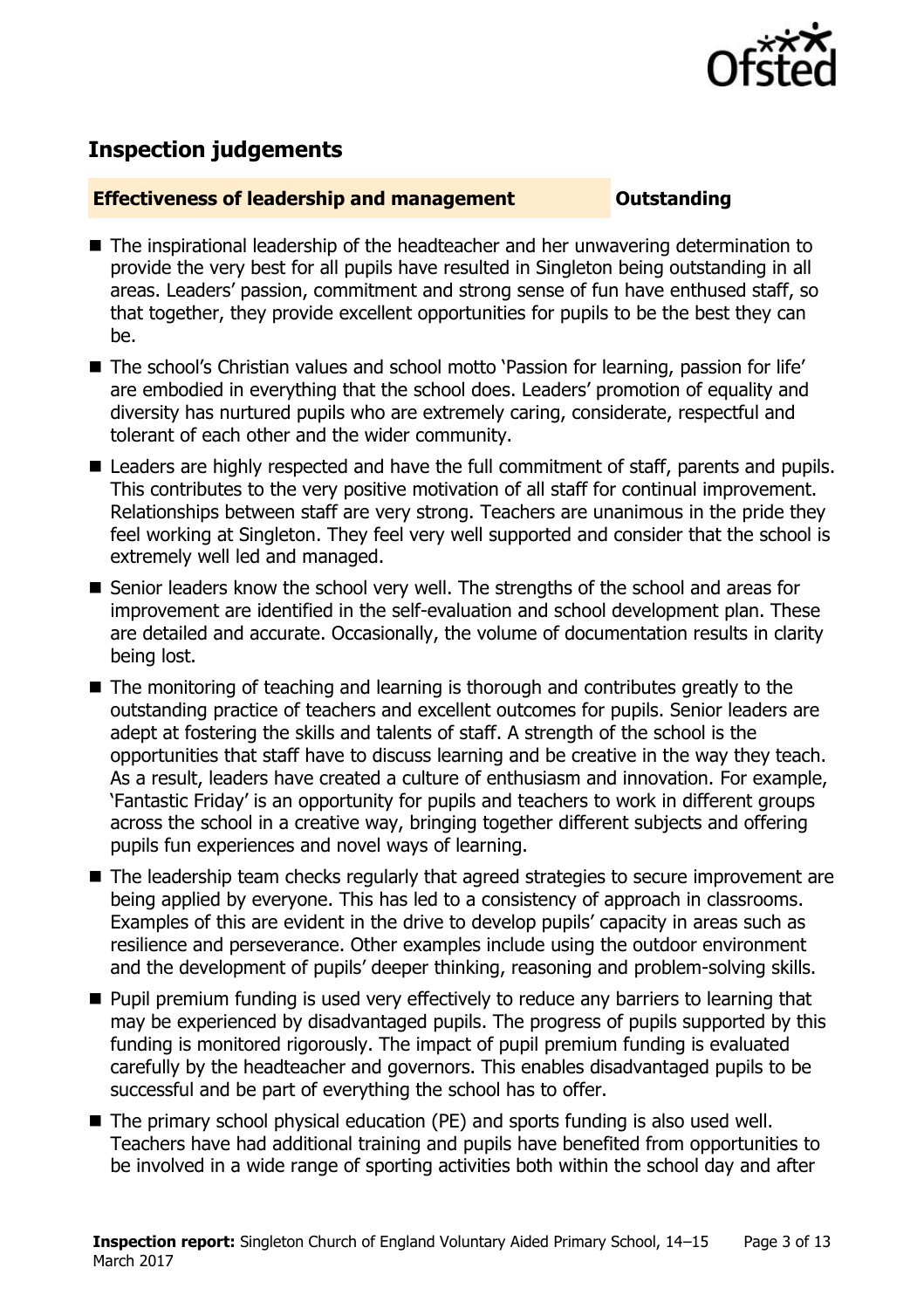

school.

- The leadership and organisation of special educational needs provision are excellent and additional funding to support eligible pupils is used very effectively. Teachers identify pupils' needs swiftly. They use high-quality resources, ensuring that pupils who have special educational needs and/or disabilities thrive in their academic learning and their personal and social development. Pupils make a significant contribution to ensuring that their peers who have special educational needs and/or disabilities are happy and participate fully in all that the school has to offer.
- The school offers a strong, broad and balanced curriculum that excites pupils and contributes to their enjoyment of learning. Subjects such as science, history, music and art are popular with pupils because they are well taught. Pupils typically explained, 'You learn lots of things you didn't know before.'
- Pupils are offered an exciting range of opportunities, such as attending residential outward-bound courses and visiting places such as the Houses of Parliament. They also benefit from many and varied after-school clubs. Excellent use is made of the school's woodland space where all year groups love to be challenged to solve problems and apply their learning through physical activities.
- The excellent promotion of spiritual, moral, social and cultural development means the school provides a calm and very considerate environment where pupils mix happily together. Pupils are actively involved in the school community, a relationship which develops and supports the school's values. Leaders place great importance on broadening pupils' experiences, self-awareness and confidence. As a result, pupils have the opportunity to sing, dance and perform in school plays and contests. For example, pupils from Reception to Year 6 have entered the school talent competition. Groups of pupils rehearse in their lunchtimes, prepare their own scripts, choreograph their own dance routines and are responsible for all aspects of organisation, props and costumes.
- Through assemblies and the curriculum, pupils learn about the wider community. They are taught to respect people from different backgrounds and with different characteristics. Pupils raise funds for charities and learn about tolerance, democracy and the rule of law. A strength of the school is the opportunities that older pupils get to participate regularly in debates. For example, using a children's news programme as a stimulus, pupils discuss, write and share their opinions on a diverse range of topics such as refugees and bullying. Pupils are very well prepared for life in modern Britain and understand its values.
- The support from the local authority is appropriate and helpful. The school's excellent practice in teaching and learning, particularly in early years, is valued highly by the local authority. As a result, the school is often asked to share its expertise with other schools. The school plays a full part within a network of schools. These schools support each other in a range of areas, for example, working together to develop practice and checks with regard to assessment.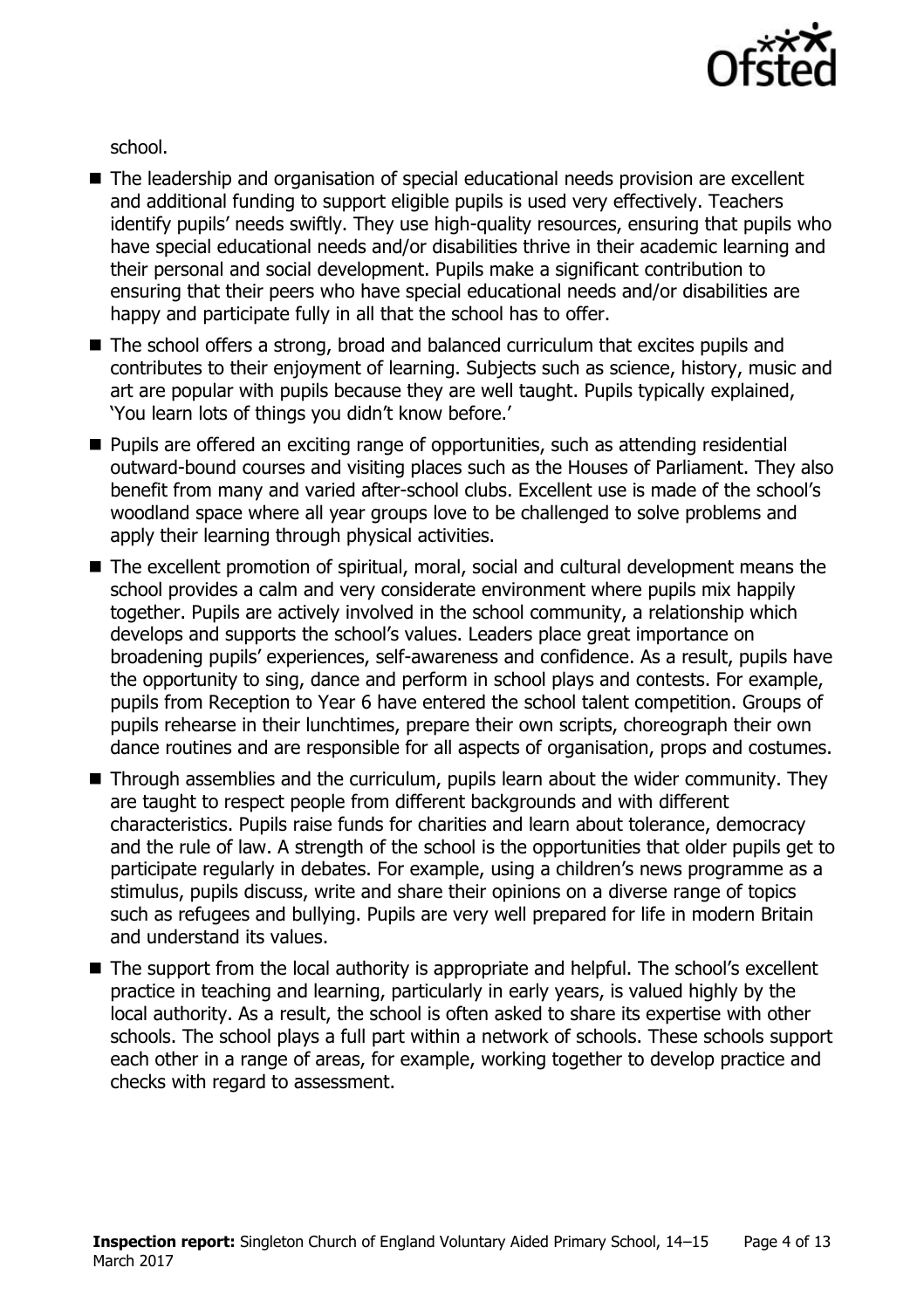

### **Governance of the school**

- Governors are highly effective and make an important contribution to raising standards in the school.
- Governors know their school extremely well and are confident and skilled to ask challenging questions. The attributes of the governors have been utilised very well to ensure that their expertise benefits the school. Governors are confident to be involved in all aspects of the school's development and monitoring of improvement. However, they sometimes receive a very large amount of documentation that does not help them to evaluate quickly and easily the impact of the actions that have been taken.
- Governors have a good understanding of performance management procedures and, as well as holding teachers and leaders to account, they ensure the management of teachers' pay is effective.
- Governors are conscientious and take part in all relevant training on good governance practice and understanding school assessment. As a result, governors have good levels of understanding about the progress pupils are making. They make sure that the pupil premium and the PE and sports grants are spent effectively and make a difference to pupils.

### **Safeguarding**

- The arrangements for safeguarding are effective.
- Robust systems are in place, which are understood by staff. There is a clear message that safeguarding is everyone's responsibility. Records are detailed and kept securely. Regular and appropriate training for staff is undertaken and safeguarding has a high priority in school. There are updates on related issues as they arise, including those linked to keeping pupils safe from radicalisation and extremism. Leaders are persistent in cases where the school is concerned for a pupil's welfare. Effective relationships with other agencies and with parents ensure that pupils are kept safe and their welfare needs are met.

#### **Quality of teaching, learning and assessment Outstanding**

- The quality of teaching and learning across the whole school is consistently high. This has led to pupils making outstanding progress.
- The teaching at Singleton is characterised by friendly, warm relationships between staff and pupils. The extremely well-organised lessons balance the needs of the different ages and abilities of pupils within the class very effectively. The learning environment is stimulating and industrious. Staff have high expectations of pupils in both their learning and behaviour. Pupils rise to these by working hard and taking an active, enthusiastic and responsible role in their learning. Pupils enjoy their learning enormously and say it is fun and exciting.
- Teachers' subject knowledge is very strong. They use this knowledge with confidence to challenge and extend pupils' thinking. There is a 'buzz' about learning. Adults ask just the right questions to aid pupils' thinking, draw out learning and help them move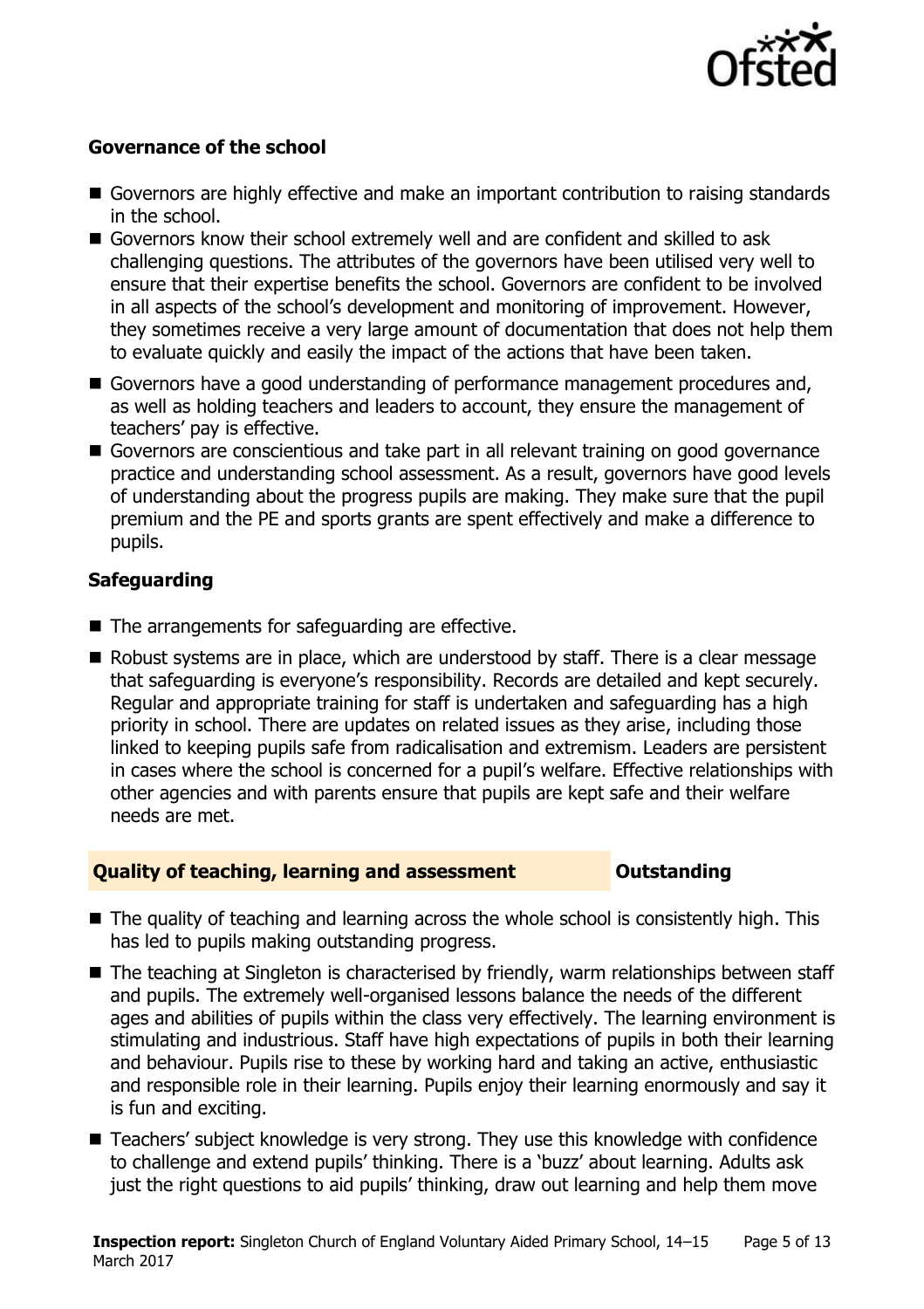

on.

- Teachers and leaders check on pupils' learning regularly. The whole staff team is very confident in using the assessment system and do so to great effect. Adults' constant checks on individual pupils' understanding make an important contribution to the secure progress pupils make in their learning. Teaching is focused precisely on what individual pupils need to learn; it provides opportunities for them to practise their skills so that they are confident to use them in different situations. Pupils are self-assured to think through their learning, drawing on what they already know that can help them solve a problem and create new solutions.
- Where pupils struggle with their learning, a very effective range of learning opportunities helps them catch up. As a result, pupils make outstanding progress.
- Teaching assistants are deployed effectively across key stages 1 and 2. They are knowledgeable and skilled and make a good contribution to the progress of the pupils with whom they work.
- $\blacksquare$  For those pupils who have special educational needs and/or disabilities, the support they are offered is broad, clearly targeted and of an excellent quality. Teachers plan additional support very well, resulting in many of the pupils being able to work at the same level as their peers. Pupils that are not able to do this still make outstanding progress from their starting points.
- Teachers assess pupils' work regularly, in line with the school's policy. They make clear to pupils what they have done well and offer appropriate guidance to help them improve their work further. Pupils are keen to receive this feedback and quickly act on comments to improve. Older pupils are taught how to assess their own and peers' work. As a result of pupils having a thorough understanding of their learning, they are able to offer an appropriate level of comment and advice to classmates.
- The development of reading, writing, grammar and mathematical skills is a high priority in school. A rich variety of texts is used very effectively in each class to create a range of interesting and stimulating activities. Pupils effectively deepen their learning and practise their skills.
- All parents who responded to Parent View or spoke to the inspector in the playground felt that their children were well taught. Most felt that the quality of information given to them about their children's learning was valuable and of a good quality. Many praised how adults 'go the extra mile' to support their children in their learning.

### **Personal development, behaviour and welfare <b>COUNG COULDER** Outstanding

### **Personal development and welfare**

- The school's work to promote pupils' personal development and welfare is outstanding.
- The importance leaders place on pupils' personal development and welfare is very apparent. Staff and governors are conscientious in fulfilling their responsibility to ensure that the school provides a safe, nurturing environment in which pupils can thrive and succeed.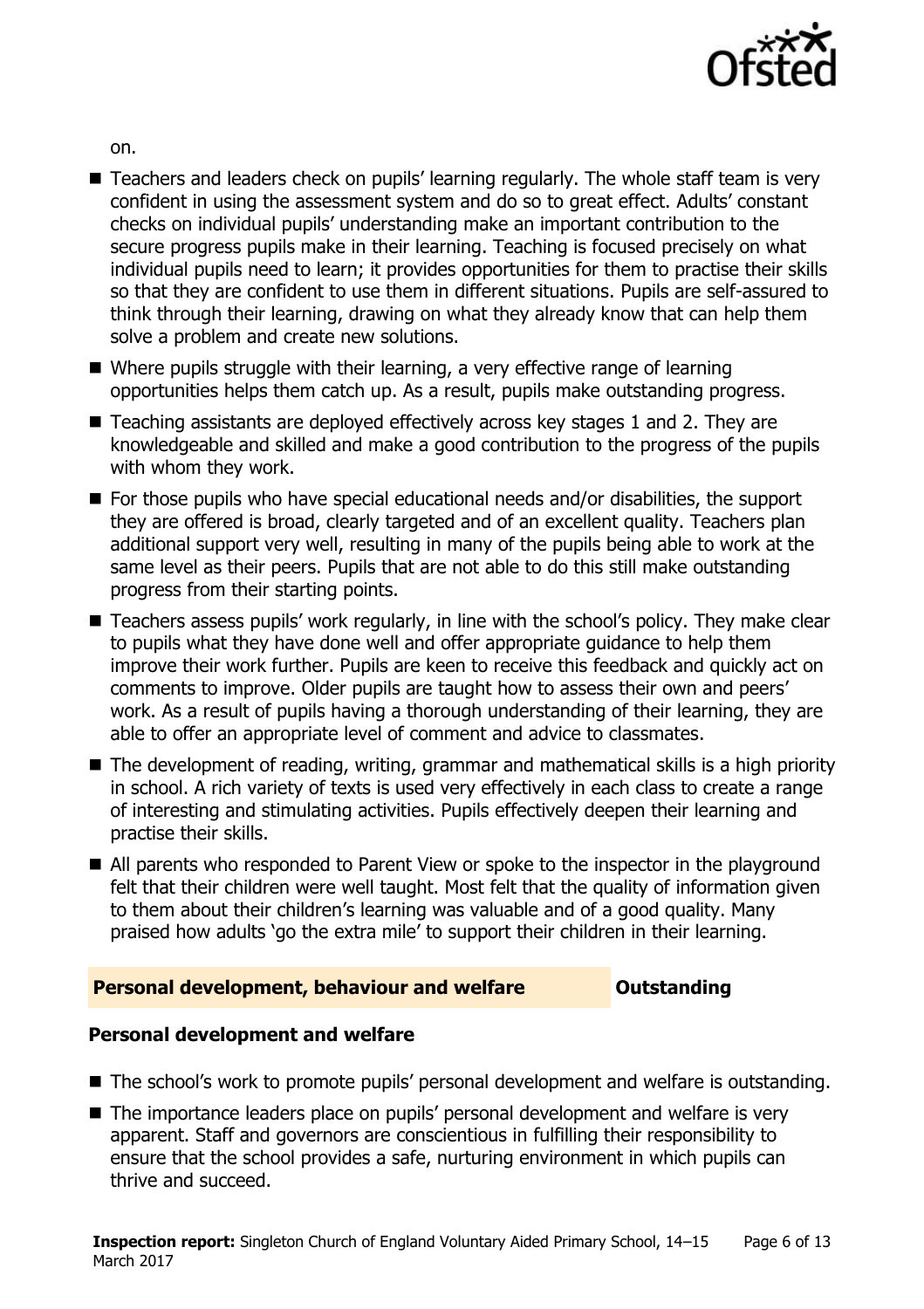

- Staff treat pupils with consideration and ensure that the school makes everyone feel welcome and valued. Adults constantly model respectful and caring behaviour in lessons, around school and in the way they engage with pupils. As a result, pupils behave similarly and are thoughtful and compassionate citizens.
- The care and consideration the older pupils display to younger ones is striking and a strength of the school. For example, many older pupils play with younger ones and they are quick to pick up on a pupil playing on their own or looking sad. Older pupils speak to younger ones with a gentleness and empathy that is beyond their years.
- The overwhelming majority of parents spoken to by inspectors and those that responded to Parent View expressed huge praise for the school and the work of the staff. Parents felt that their children were happy and well looked after. A number of parents were keen to say that their children were flourishing. They put this down to the staff's skills at nurturing and building confidence, but also because staff go 'above and beyond' for all of the children.
- The vast majority of pupils, throughout key stages 1 and 2 are confident learners and are happy to talk about their learning. Pupils told inspectors how proud they are of their school and how they are well looked after by adults. The school has focused on developing a 'can do' attitude to learning and everything new they encounter. Pupils are excellent ambassadors for this approach and pupils of all ages will talk confidently about 'not giving up'. For example, an adult asked whether a pupil was proud of his work and he replied, 'I am, because I tried my very best.' This is a typical comment.
- **Pupils spoken to during the inspection were very clear about what bullying was and** said that incidents were very rare. They were confident that teachers dealt with any unkind or negative language towards pupils quickly. Pupils were unanimous in their view that they felt safe in school and all knew how to keep themselves safe personally and online. All parents who responded to Parent View felt that the school deals appropriately with bullying, or that they were not aware of any bullying towards their child.
- **Pupils are encouraged to be actively involved in the life of the school, from 'playground'** buddies' to leading assemblies; they rise effortlessly to the responsibilities they are given. Pupils' views are highly valued by adults, and they are often involved in revising policies such as on behaviour or offering ideas to projects and initiatives.

### **Behaviour**

- The behaviour of pupils is outstanding.
- **Pupils conduct themselves impeccably around school. They relish fun and are spirited** in their approach to school life, but they are also clear about their boundaries. They are extremely polite and well mannered. Staff and pupils know each other very well and consider themselves to be part of a close school family.
- There is a very productive atmosphere in the classrooms. Pupils are encouraged and confident to work without the constant attention of an adult. Pupils are attentive and eager to participate in lessons, visibly enjoying activities. They have excellent attitudes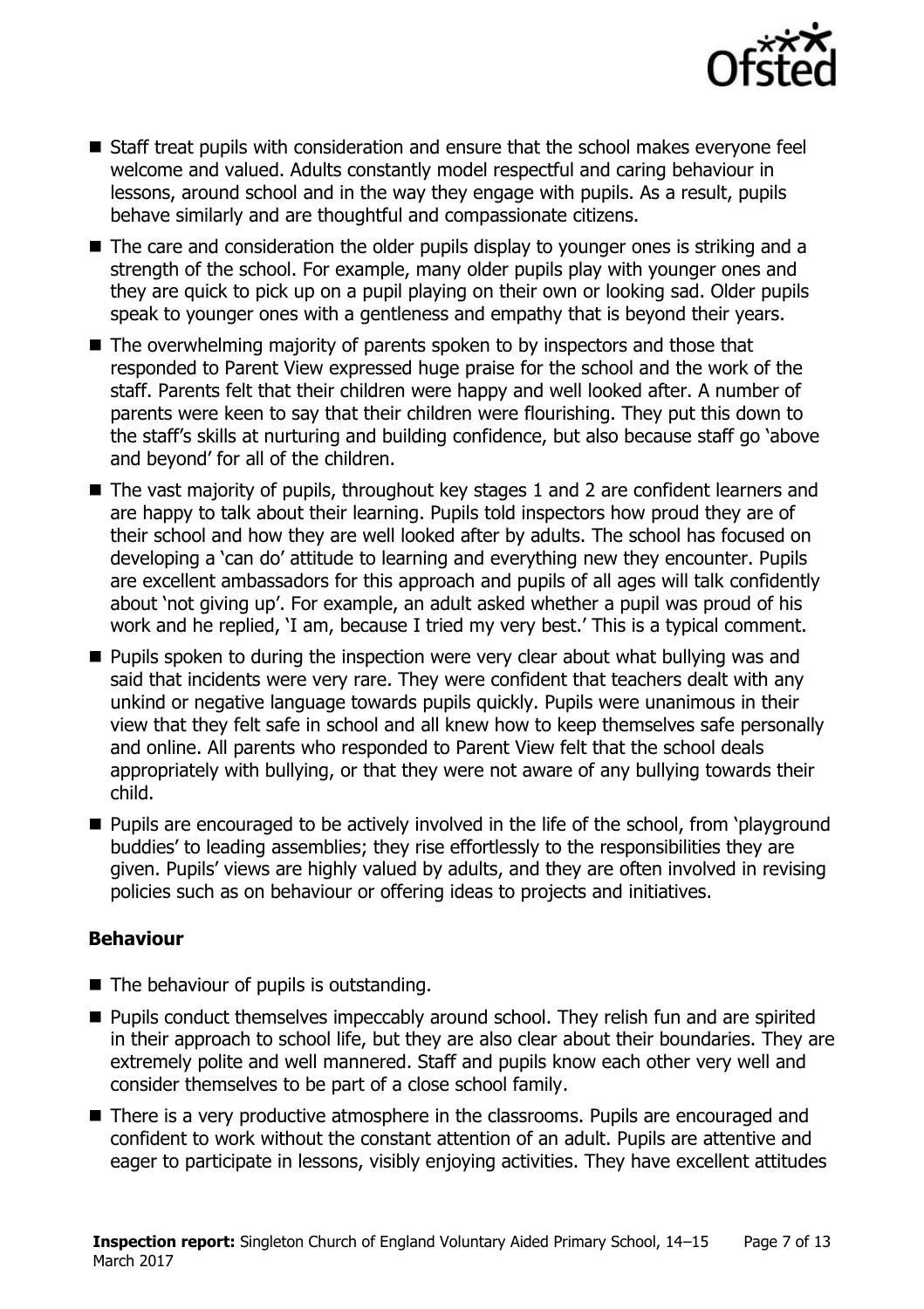

to learning.

- **Pupils are fully aware of how to behave and the consequences of poor behaviour. They** say incidents of inappropriate behaviour are very infrequent, dealt with quickly by teachers and responded to by pupils appropriately. Pupils often display self-control and are confident to correct others on the rare occasions it is needed. For example, when walking through a group of pupils, one pupil reminded another to say 'excuse me'. Pupils are responsive and highly respectful to adults and each other.
- **Pupils'** enjoyment of school is demonstrated by their high level of attendance, currently above that of other pupils nationally. The systems for monitoring absence are meticulous and effective. Good attendance is rewarded and has a high profile in school. The occasional pupil that is persistently absent is picked up quickly and appropriate support ensures they are soon back on track.

### **Outcomes for pupils Outstanding**

- Senior leaders and governors are determined that standards should be the highest possible for each individual pupil. As a result, pupils' overall achievement across the school has continued to improve and outcomes are now outstanding.
- $\blacksquare$  The number of pupils that took the national tests at the end of key stages 1 and 2 was small. Therefore, caution must be applied when making comparisons with nationally published information.
- At the end of key stage 2 in 2016, the proportion of pupils achieving the expected standard in reading, writing, mathematics and grammar, spelling and punctuation was well above that found nationally. Historically, the proportion of pupils achieving more than expected progress has been high in all subjects. In 2016, under the new curriculum, higher standards were comparable to that of pupils nationally in reading and grammar, punctuation and spelling and above average in mathematics. The proportion of pupils achieving higher standards in writing was similar to national averages. However, the school's in-year tracking of progress indicates that current pupils are at age-related expectations in writing and a high proportion are above average. Inspection evidence from lesson observations and looking at pupils' books confirms that this is the case.
- Achievement is consistently strong at the end of key stage 1, with most pupils reaching the expected standard in reading, writing and mathematics in 2016. Pupils also achieved well at greater depth in all three subjects and were above pupils nationally, with particular strengths in writing and mathematics.
- The proportion of pupils who reached the expected standard in the national screening check for phonics at the end of Year 1 is well above average.
- **Pupils enjoy reading and talk excitedly about books. Pupils that struggle with reading** have excellent support to practise skills and catch up rapidly. Pupils are very proud of the progress that they make.
- **Pupil premium funding is used very effectively to support disadvantaged pupils. As a** result, they make outstanding progress by the end of key stage 2. Disadvantaged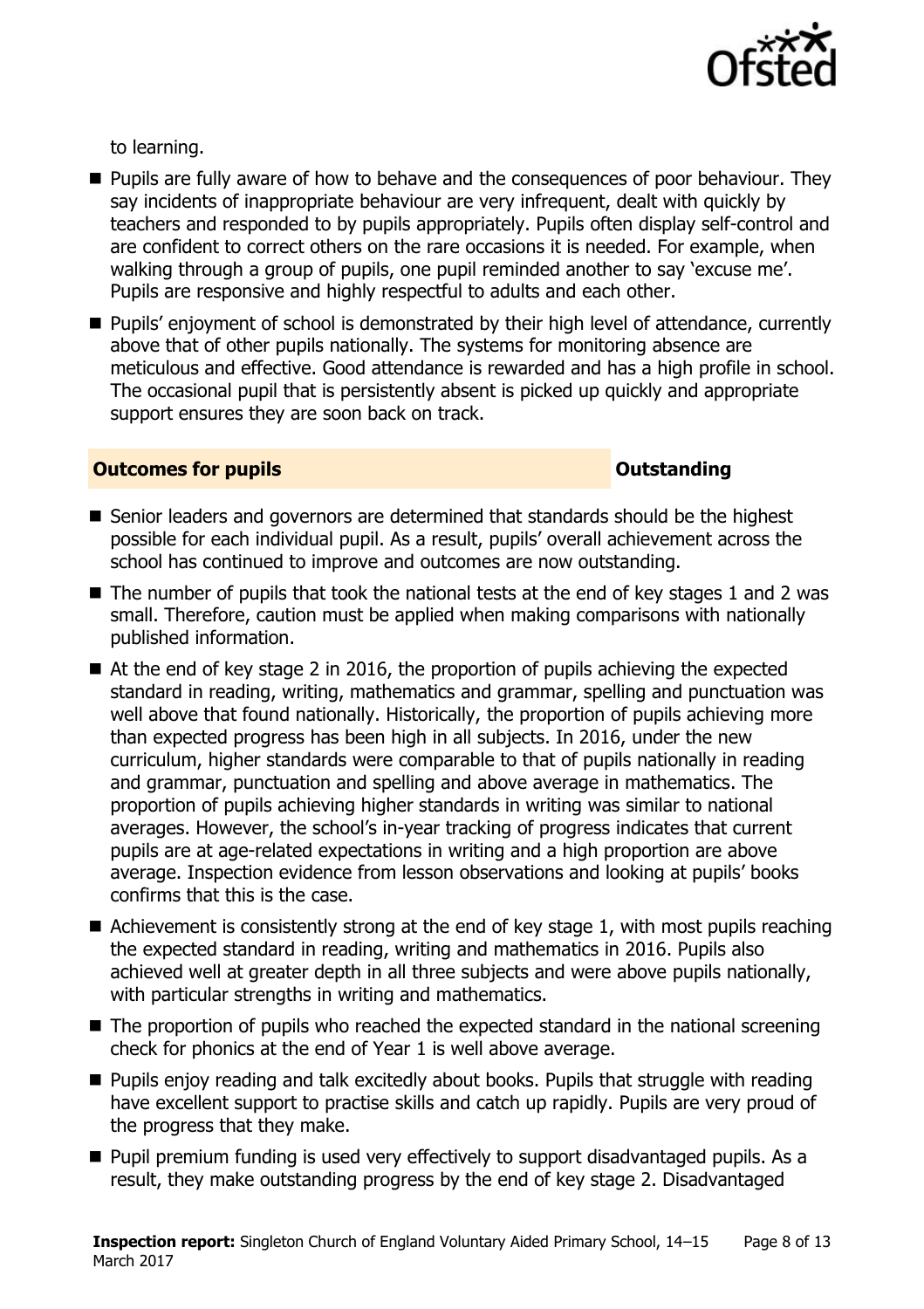

pupils' attainment is similar to other pupils in school and above others nationally. This is because the school monitors the progress of these pupils effectively and regularly and ensures that they are supported well to improve.

- Pupils who have special educational needs and/or disabilities make outstanding progress from their starting points. The excellent support offered by teachers and teaching assistants is very effective and ensures that pupils succeed in their learning.
- $\blacksquare$  In 2016, all most-able pupils met at least the expected standard in reading, writing, mathematics and grammar, punctuation and spelling. Although a number of them reached higher standards in writing and mathematics, not as many reached higher standards in reading. Leaders have put strategies in place successfully to improve the opportunities for pupils to read in greater depth across the whole school. They recognise that pupils need more opportunities to think more deeply about characters' feelings and intentions and to interpret the meaning in different texts.

#### **Early years provision CONSTANDING TO A RESEARCH CONSTANDING TO A RESEARCH CONSTANDING TO A RESEARCH CONSTANDING TO A RESEARCH CONSTANDING TO A RESEARCH CONSTANDING TO A RESEARCH CONSTANDING TO A RESEARCH CONSTANDING TO**

- Children start school with skills and knowledge typical for their age. By the time they leave the early years, they are making at least good progress and often better. They benefit from a vibrant and stimulating environment in which to learn. This is coupled with high expectations by adults, to make sure that children thrive and enjoy a very positive start to school life.
- The proportion of children who reach a good level of development at the end of Reception is consistently high, and in 2016, was well above average. Their excellent start means that they are well prepared and confident to start in Year 1.
- The early years is led confidently. Leaders have a clear view about the strengths and how to improve provision and children's learning successfully. These improvements are based on a thorough understanding of children's development, flexibility to adapt to the individual needs of pupils and ambition for them.
- Safeguarding is effective. Risk assessments are appropriate and the classrooms are a safe environment, inside and out, while still allowing children to try out new experiences and take appropriate risks.
- Teachers' assessment and the tracking of children's learning are of the same high quality as found in the rest of school. This information is gathered constantly and used very effectively to plan a curriculum for children that is both interesting and relevant. As a result, adults know and respond to the individual learning needs of children to great effect, including the most able and children that are disadvantaged. This ensures that additional funding is used very effectively to provide resources and support for disadvantaged children.
- **Provision is very well organised to create a rich and varied learning environment for all** children both inside and outdoors. As a result, children are excited about their learning and confident in their abilities. Activities are fun, led regularly by the interests of the children, capture their imagination and allow them to practise their skills. For example, a visit by a child to an ophthalmologist developed into a class theme where an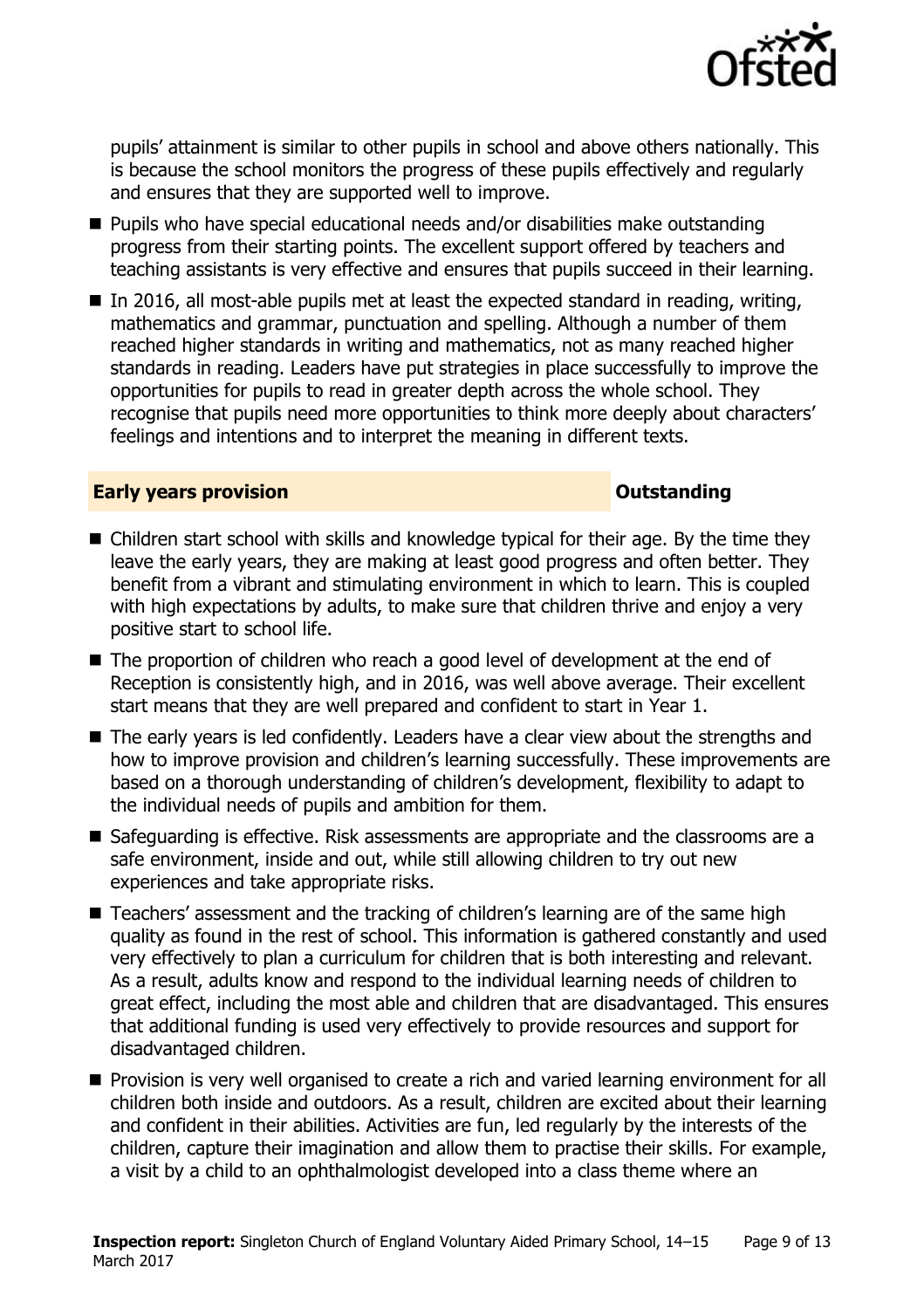

optician's role play area was created. Children made colourful, sparkly glasses and an optician's letter chart was adapted to teach phonics.

- The quality of teaching is outstanding. Adults demonstrate excellent subject knowledge and are highly skilled at asking questions to draw out children's understanding. The importance placed on reading, writing and mathematical skills is very evident, with regular chances for children to write, practise their letters and sounds, and use numbers in all that they do. For example, a child building a den outside in the wooded area decided that his construction needed a name. He got paper and a pen and made a sign for the entrance. This was quickly copied by all the children.
- The strong emphasis on creating a caring and nurturing environment is evident from the very positive relationships adults have with children. Children play and learn together extremely well. They take an interest in each other frequently and can be heard offering their classmates help if needed. Children have excellent attitudes to learning and their behaviour is of a very high standard.
- Extremely positive relationships are formed between parents and staff. Leaders offer opportunities to share and involve parents in their child's learning, encouraging parents to come into the classroom at the beginning and end of the day. In turn, parents are highly appreciative of the way their children thrive and grow in a stimulating and happy environment.
- Transition arrangements are very effective. Leaders are flexible in offering extra meetings, visits to homes or to nursery settings, according to each family's preferences. All parents are kept well informed prior to their child starting school. Each child is paired with a Year 5 'buddy'. The older pupil writes to their child to welcome them and keeps a friendly eye on them around school. This relationship is highly valued by both children and is typical of the caring approach of the school.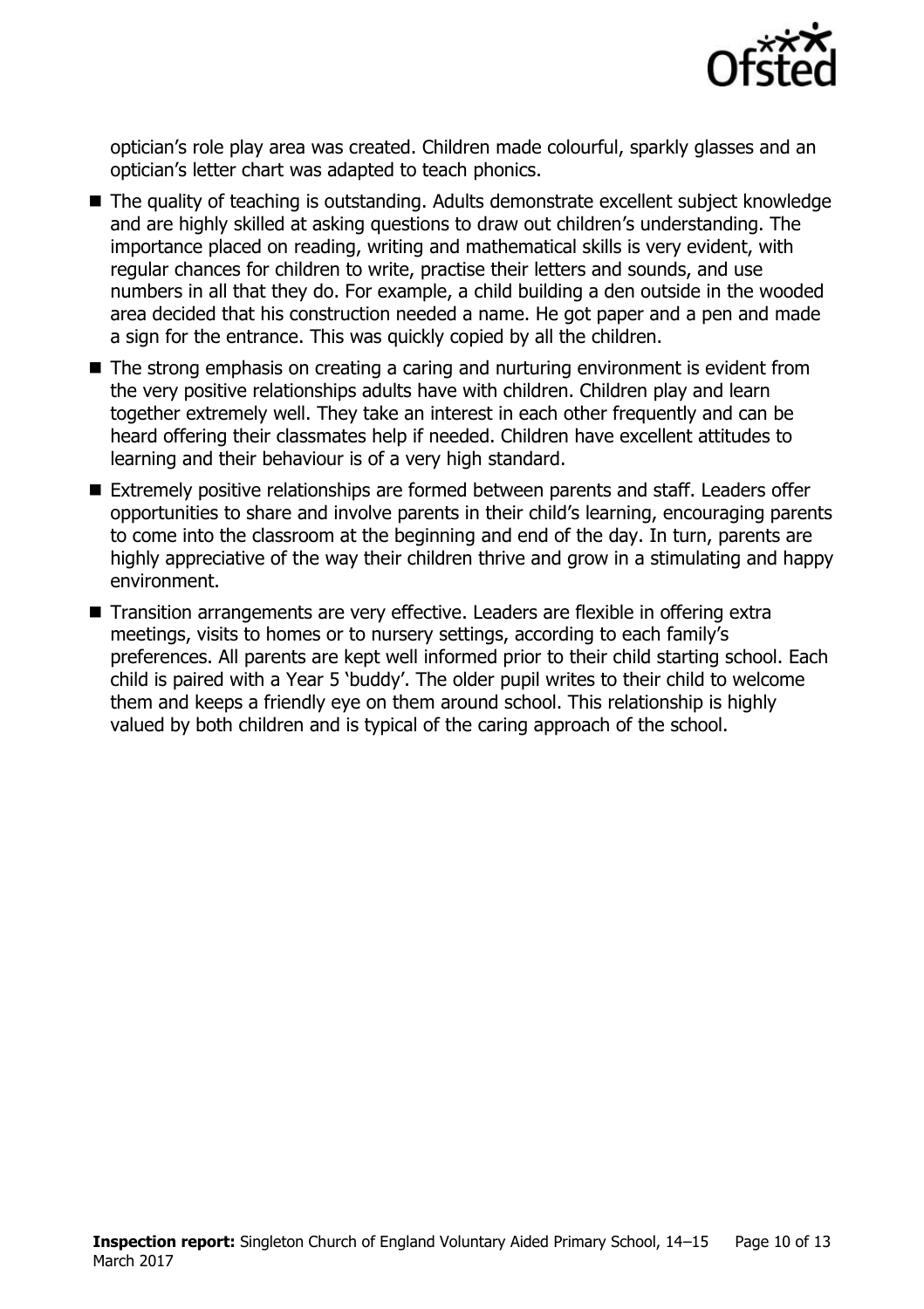

# **School details**

| Unique reference number | 119560     |
|-------------------------|------------|
| Local authority         | Lancashire |
| Inspection number       | 10032341   |

This inspection was carried out under section 8 of the Education Act 2005. The inspection was also deemed a section 5 inspection under the same Act.

| Type of school                      | Primary                     |
|-------------------------------------|-----------------------------|
| School category                     | Voluntary aided             |
| Age range of pupils                 | 5 to 11                     |
| <b>Gender of pupils</b>             | Mixed                       |
| Number of pupils on the school roll | 102                         |
| Appropriate authority               | The governing body          |
| Chair                               | <b>Alec Davies</b>          |
| <b>Headteacher</b>                  | Amanda Clayton              |
| Telephone number                    | 01253 882 226               |
| Website                             | www.singleton.lancs.sch.uk  |
| <b>Email address</b>                | head@singleton.lancs.sch.uk |
| Date of previous inspection         | 10 January 2013             |

### **Information about this school**

- Singleton is a smaller than average-sized primary school.
- The vast majority of pupils are of White British heritage.
- The proportion of disadvantaged pupils is below the national average.
- The proportion of pupils who have special educational needs and/or disabilities is average.
- The school meets the government's current floor standards, which are the minimum expectations for pupils' attainment and progress in reading, writing and mathematics by the end of Year 6.
- The school meets requirements on the publication of specified information on its website.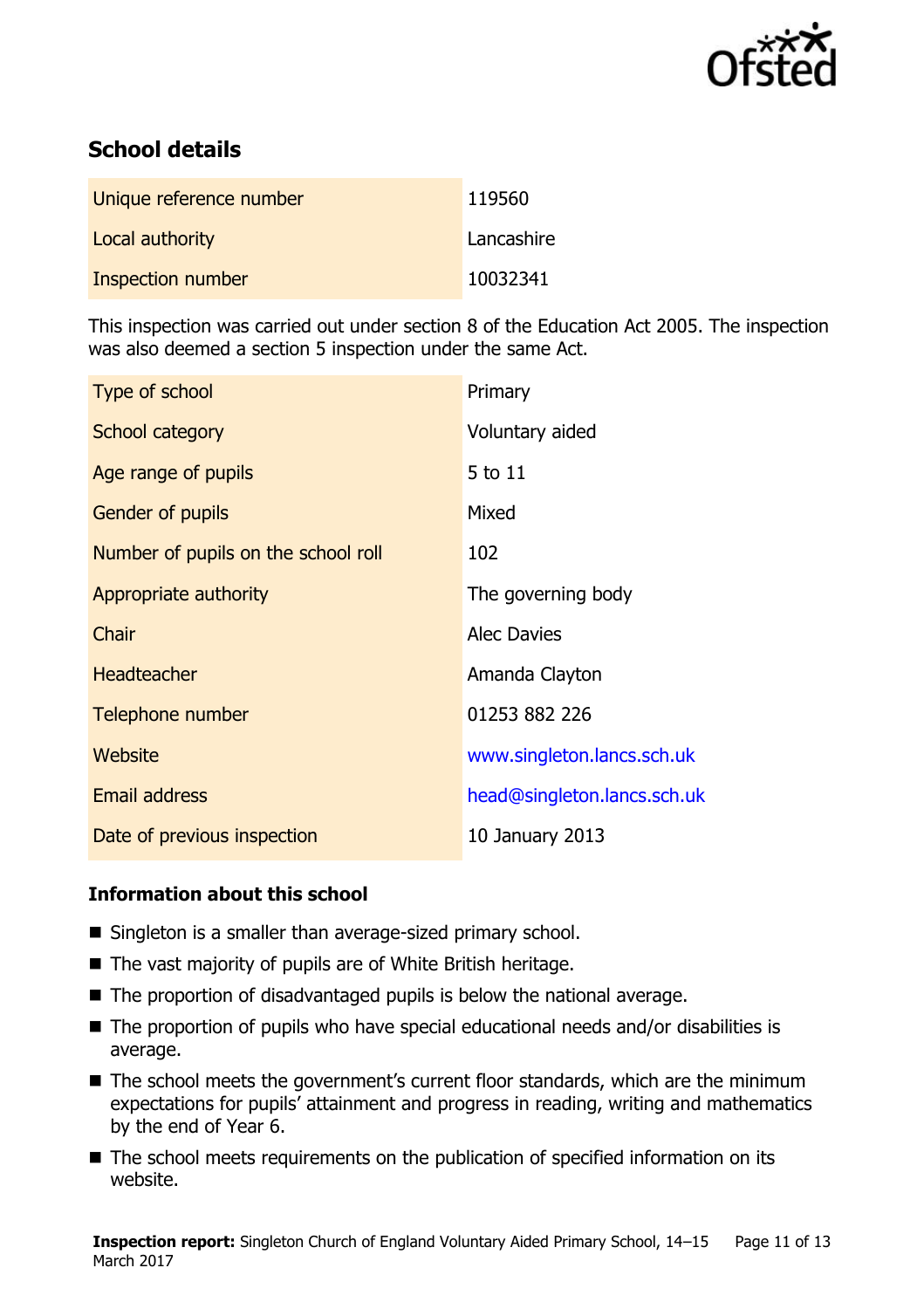

# **Information about this inspection**

- The inspector observed learning in all classes. She observed pupils' behaviour in classrooms and assessed the school's promotion of pupils' spiritual, moral, social and cultural development. She also observed pupils in the playground and during lunchtimes.
- The inspector looked at the work in pupils' books and in the learning journals of children in the early years.
- $\blacksquare$  The inspector listened to a number of pupils read.
- The inspector held meetings with the headteacher, the senior teacher who was also the special educational needs coordinator and early years leader, the people responsible for safeguarding and attendance, and middle leaders.
- The inspector met with six members of the governing body, including the chair. A meeting was also held with a representative of the local authority.
- A group of pupils discussed their opinions about the school and their learning with the inspector. She also spoke informally with pupils in the playground and around school.
- The inspector took account of 12 responses to a staff questionnaire.
- She also took account of 36 responses to the online Ofsted questionnaire, Parent View, and talked briefly with a number of parents before school.
- The inspector observed the school's work and looked at a number of documents, including: minutes from meetings of the governing body; information on pupils' attainment and progress; the school's evaluation of its own performance; and the school's development plan. Behaviour and attendance records and information relating to safeguarding were also scrutinised.

### **Inspection team**

Sue Eastwood, lead inspector **Her Majesty's Inspector**